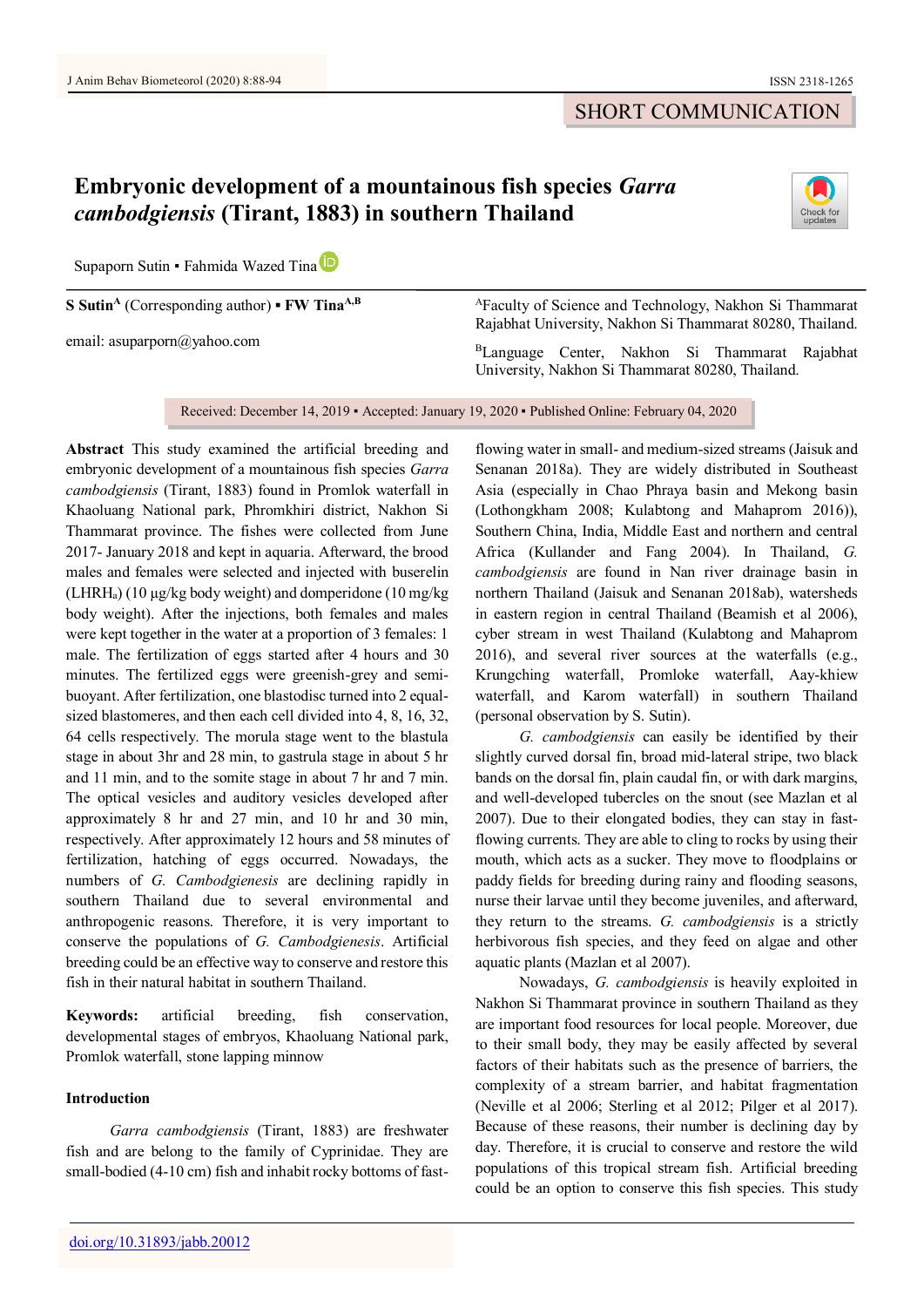aims to conduct artificial breeding of *G. cambodgiensis*, and to observe the developmental stages of the embryos in Nakhon Si Thammarat province, southern Thailand. Previously only one study (Termvidchakorn et al 2016) observed the larval development of *G. cambodgiensis* in northern Thailand. It is essential to mention that most of the studies on *G. cambodgiensis* have been conducted in northern Thailand (Pornsopin et al 2004; Termvidchakorn et al 2016; Jaisuk and Senanan 2018ab). There is a lack of study conducting in southern Thailand. This study is the first one to focus on artificial breeding and embryonic developmental stages of *G. cambodgiensis* in southern Thailand.

#### **Materials and Methods**

#### *Study site and data collection*

*Garra cambodgiensis* fishes were randomly caught from Promloke waterfall in the Khaoluang National Park (8.4942°N and 99.7300°E), Phromkhiri district, Nakhon Si Thammarat province (Figure 1). This waterfall is about 5 km far from the district office of Nakhon Si Thammarat city. The fishes were collected from June 2017 - January 2018. After collection, the fishes were taken to the Freshwater Breeding Center of the Faculty of Science and Technology in Nakhon Si Thammarat Rajabhat University, Nakhon Si Thammarat province and kept in aquaria. The weights and standard lengths of fishes were 8.92-19.60 g and 6.30-12.30 cm, respectively.



**Figure 1** Location of Nakhon Si Thammarat province and Khaoluang National park inside Thailand map.

## *The selection of brood males and females of Garra cambodgiensis and artificial breeding*

Brood males and females of *Garra cambodgiensis* were selected from the randomly collected fishes based on several characteristics. Sexually matured males and females develop tubercles on the head and snout when they are ready to breed. Usually, these tubercles are more prominent in males than in females, and males tend to have a slimmer body than females. Moreover, brood males have a long pelvic fin that nearly reaches the anal fin. When the belly of brood males is pressed, some milky seminal fluid comes out. The female broods of *G.* 

*cambodgiensis* are larger and generally have more swollen belly compared to males (Figure 2). The pelvic fin of brood females reaches genital pore. After the selection of broods, they were injected with 10 µg/kg buserelin acetate (LHRHa) in combination with 10 mg/kg domperidone (Pornsopin and Joradol 2006). Afterward, males and females were kept together in flowing water at a proportion of 3 males: 1 female for spawning. When they finished spawning, their fertilized eggs were studied to examine their developmental stages. Artificial breeding of *Garra cambodgiensis* was conducted from October, 2017 to January, 2018 (rainy season in southern Thailand).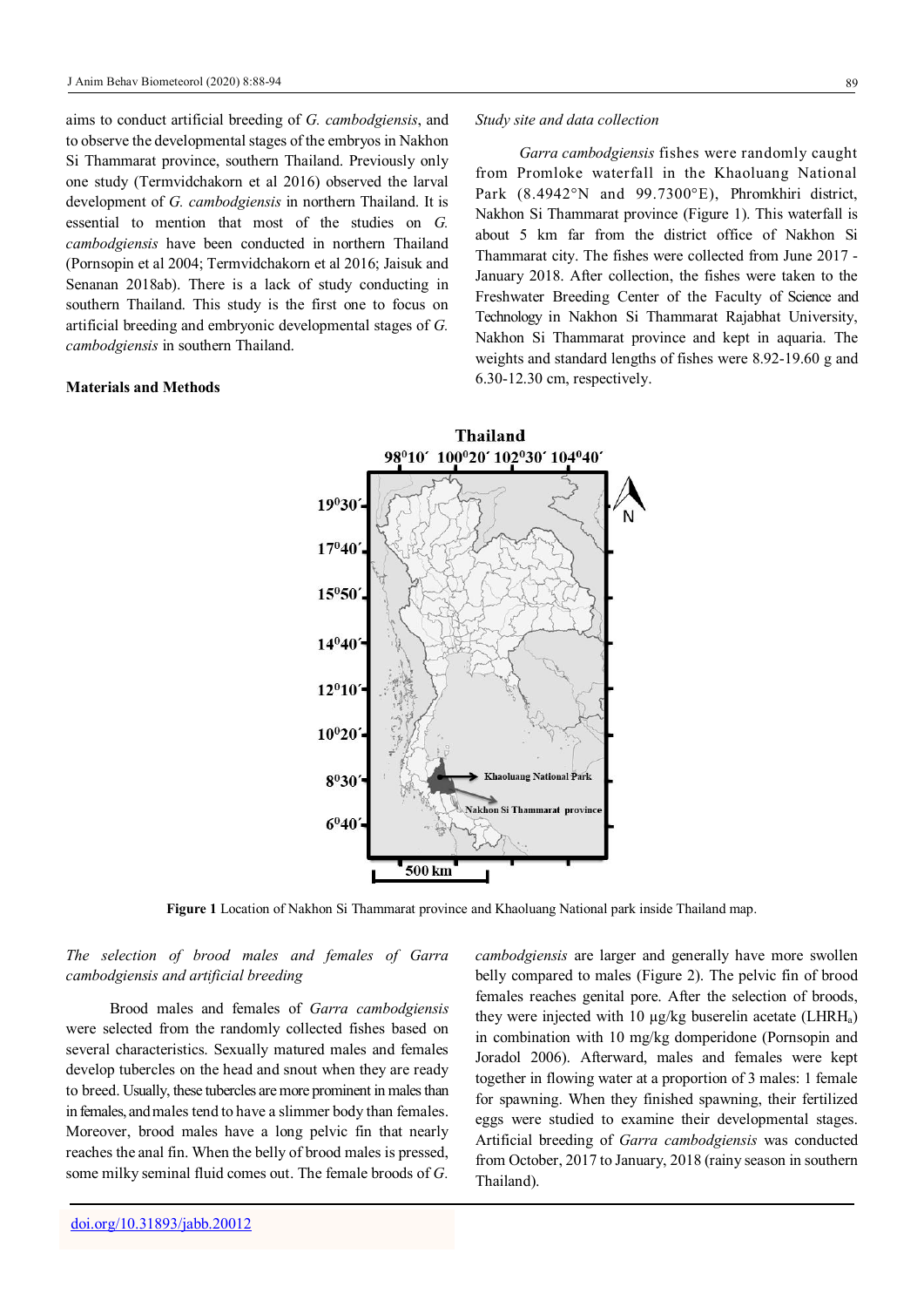

**Figure 2** Brood male (left) and female (right) of *Garra cambodgiensis.*

#### *The study of embryonic development*

The fertilized eggs were collected and examined with an ocular micrometer (40x magnification). Then each developmental stage was observed and recorded. Their development stages were recorded as cleavage, blastula, gastrula, organogenesis, and body development based on Rainboth (1996) and Pornsopin and Joradol (2006).

.

## *Water quality*

During the hatching of *Garra cambodgiensis*, several water quality parameters (temperature, pH, dissolved oxygen, total ammonia, nitrite, and hardness) were measured. Temperature was measured using a Celsius thermometer and pH was measured by a digital pH meter (Jenway 3020). Dissolved oxygen was measured by a digital DO-meter (YSI, model 158). Total ammonia, hardness, and nitrite were measured using APHA standard methods (APHA 1998) (Islam et al 2004). We observed that temperature was 29-30 ºC, pH was 6.50, dissolved oxygen was 6.00 mg/L, total ammonia was 0.00 mg/L, nitrite was 0.10 mg/L and hardness was 68.00 mg/L.

## **Results**

## *Embryonic development of Garra cambodgiensis*

*Garra cambodgiensis* eggs were greenish-gray in color and semi-buoyant. After being fertilized, the eggs became swollen as they were filled with fluid. A newly fertilized egg stayed in zygote period until it went to the first cleavage. The yolky end of an egg (vegetal pole) remained homogenous while the other end (animal pole) went to cell division. Cleavage occurred in the blastodisc, which is a region of the yolk-free cytoplasm at the animal cap. The cleavage started approximately 42 minutes after fertilization. In fish eggs, the cytoplasmic divisions are meroblastic, where the blastodisc is cut in the middle to divide into two blastomeres of equal size. Afterward, each cell started to divide itself and they lay parallel with the old ones. These 4 cells were equal in size. Afterward, these 4 cells turned into 8 cells (Figure 3a). The zygote developed 16 cells within 50 minutes, 32 cells within 58 minutes, and 64 cells within 1 hour and 6 minutes after the

minutes of fertilization, the blastodisc looked like a mulberry (cell cluster) in appearance at the animal pole. The blastodisc in this stage consisted of three or four cell payers. The blastomeres were almost equal in size and were spherical or polygonal in shape. The embryo in this stage is known as a morula (Figure 3e). After the cleavage, a narrow cavity was observed

fertilization (Figure 3b and 3d). After 1 hour and 21

between the blastodisc and the yolk. The blastodisc flattened and produced a blastoderm that started to cover the yolk. The surface of the yolk was covered by a thin layer that is called a periblast. Blastocoel was observed between periblast and blastoderm. The embryo in this stage is known as a blastula (Figure 3f). It took 3 hours and 28 minutes to form the blastocoel after the fertilization.

In the gastrula stage, the blastoderm cells covered the yolk completely. In this stage, ectoderm, mesoderm, and endoderm of an embryo formed within 5 hours and 11 minutes after fertilization (Figure 3g).

In the somite stage, the mesoderm started to modify, which later developed into bones and muscles. In this stage, the embryo elongated and first body movement appeared. The embryos went in the somite stage after 7 hours and 7 minutes of fertilization (Figure 3h). In embryos, the auditory vesicle formed, and the heart started working after 10 hours and 30 minutes of fertilization (Figure 3i and 3j). Its brain developed and body started shaking after 11 hours and 23 minutes of fertilization (Figure 3k). Just before hatching, the egg shells shrank and the larvae hatched out. The newly hatched juveniles were about 3 mm long. Their skins were thin and transparent. Hatching occurred about 12 hours and 58 minutes later of egg fertilization (Figure 3l). All of this information are provided clearly in Table 1.

## *Characteristics of larvae of Garra cambodgiensis*

The bodies of pre-larvae were elongated. They did not have any pigment until they were 4 mm in length. The bodies of post-larvae were also elongated, but they had pigments on their head and body (both the dorsal and ventral parts of the body). They possessed dark stripes on their snout, operculum and body.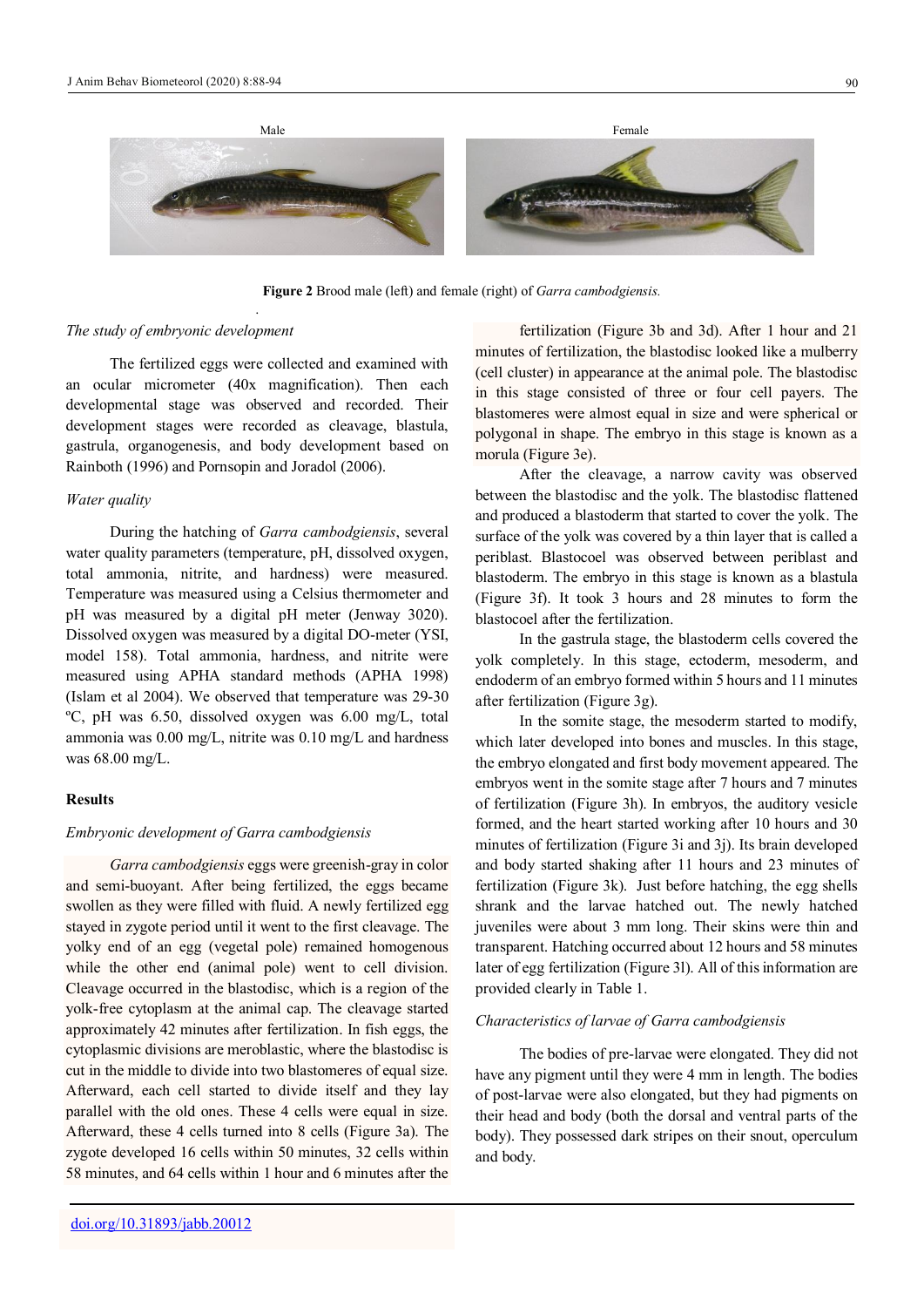





(a) 8 cells; 42 min (b) 16 cells; 50 min (c) 32 cells; 58 min





(d) 64 cells; 1 hr and 6 min



(e) morula; 1hr and 21 min



(f) blastula; 3hr and 28 min



(g) gastrula; 5 hr and 11 min



(h) somite stage; 7 hr and 7 min



(i) optic vesicle; 8 hr and 27 min



(j) auditory vesicle; 10 hr and 30 min

 $\frac{1}{1}$  mm L,



(k) body movement; 11 hr and 23 min



(l) hatch out; 12 hr and 58 min

**Figure 3** Embryonic developmental stages of the fertilized eggs of *Garra cambodgiensis*.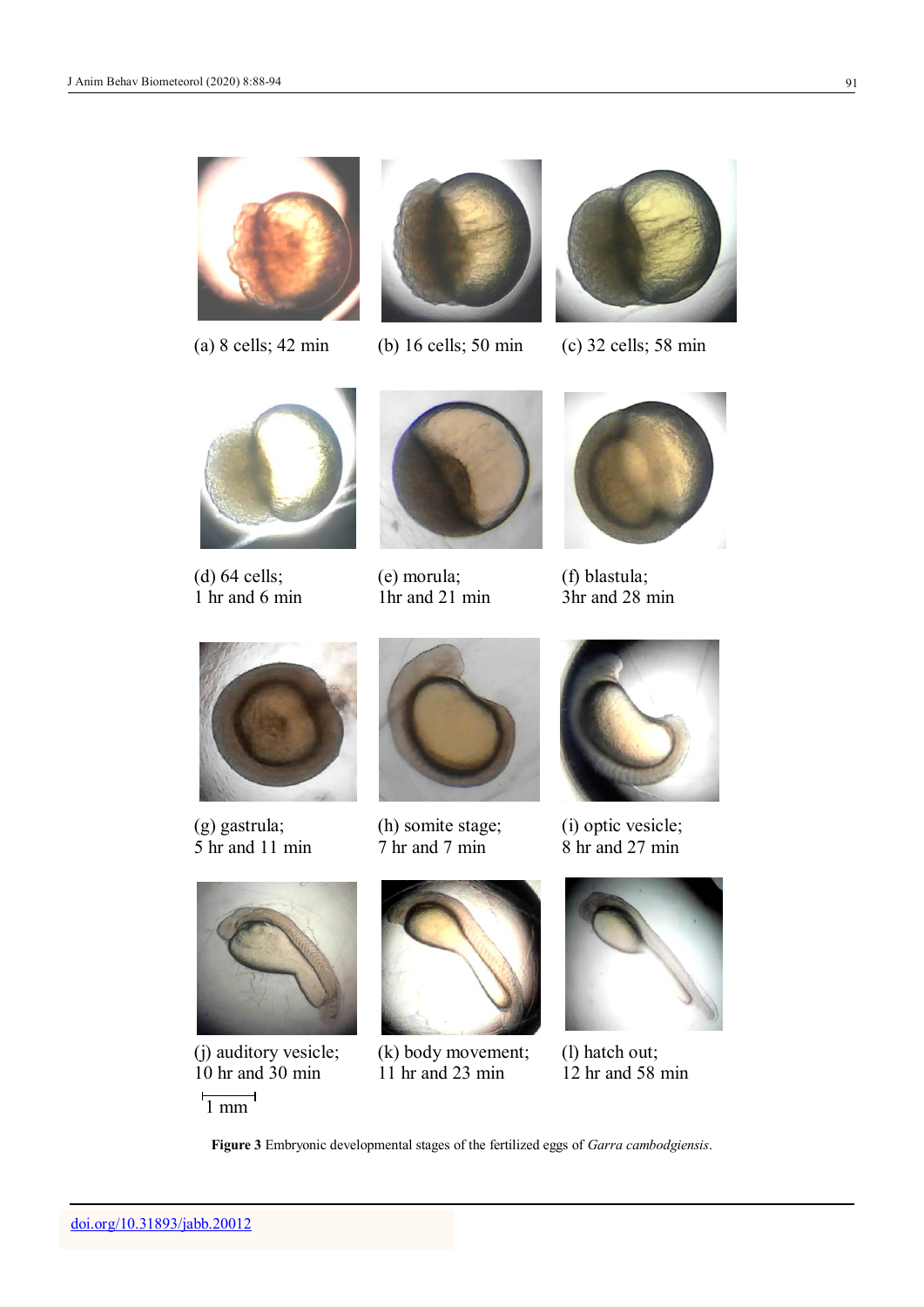| <b>Table 1</b> Embryonic development of Garra cambodgiensis. |                |                                                                                                                                                                                                                                     |
|--------------------------------------------------------------|----------------|-------------------------------------------------------------------------------------------------------------------------------------------------------------------------------------------------------------------------------------|
| Duration of post fertilization                               | Figure number  | Stages of Embryonic development                                                                                                                                                                                                     |
| $42 \text{ min}$                                             | 3a             | The zygote divides into 8 cells by the process of mitosis.                                                                                                                                                                          |
| $50 \text{ min}$                                             | 3 <sub>b</sub> | The zygote divides into 16 cells.                                                                                                                                                                                                   |
| 58 min                                                       | 3c             | The zygote divides into 32 cells.                                                                                                                                                                                                   |
| 1 hr and 6 min                                               | 3d             | The zygote divides into 64 cells.                                                                                                                                                                                                   |
| 1 hr and 21 min                                              | 3e             | In the morula stage, blastoderm develops.                                                                                                                                                                                           |
| 3 hr and 28 min                                              | 3f             | In the blastula stage, blastocoel forms between blastoderm and periblast.                                                                                                                                                           |
| 5 hr and 11 min                                              | 3g             | During the gastrula stage, the early embryonic development occurs and<br>three germ layers (ectoderm, mesoderm and endoderm) form. When<br>these three-layered structures are grown up, the head and body of the<br>embryo develop. |
| 7 hr and 7 min                                               | 3h             | During the somite stage, mesoderm is modified which gives rise to<br>muscles and bones of the embryos.                                                                                                                              |
| 8 hr and 27 min                                              | 3i             | Optic vesicles develop.                                                                                                                                                                                                             |
| 10 hr and 30 min                                             | 3j             | Auditory vesicles develop and heart starts working.                                                                                                                                                                                 |
| 11 hr and 23 min                                             | 3k             | Their brain is visible.                                                                                                                                                                                                             |
| 12 hr and 58 min                                             | 31             | The larvae shake wildly until the egg shell shrinks. Then the larvae<br>hatch out. These newly-hatched fish larvae are about 3 mm in length.<br>Their skins are thin and transparent.                                               |

**Table 1** Embryonic development of *Garra cambodgiensis.*

#### **Discussion**

This study shows the artificial breeding of *Garra cambodgiensis* which is possible in southern Thailand. Therefore it could be possible to conserve and restore the populations of *G. cambodgiensis* in their natural habitat. Our work highlights the characteristics and embryonic developmental stages of *G. cambodgiensis* found in Khaoluang National park, Nakhon Si Thammarat province. The characteristic of each developmental stage was observed closely and recorded (see Table 1).

It was found that the eggs of *G. cambodgiensis* hatched 12 hours and 58 minutes later of fertilization when the temperature was 29-30 ºC. Pornsopin et al (2004) observed that eggs of *G. cambodgiensis* hatched 15-16 hours later of fertilization in Chiang Mai province, Thailand, when the temperature range was 25-29 ºC. Another study (Joradol and Pornsopin 2006) observed that eggs of another species of *Garra* (*G. fuliginosa*) hatched 15 hours and 48 minutes later of fertilization when the temperature was 29-31 ºC. The reason behind the shorter hatching time in our study could be the narrower range of water temperature (29-30 ºC).

We observed that pre-larvae of *G. cambodgiensis* contained no pigment until they were 4 mm long, but the postlarvae had pigments on their head and body. Similarly, Termvidchakorn et al (2016) observed chromatophore pigments on the head and body of the larvae in *G. cambodgiensis,* and based on the position of the pigment, they

identified the larvae of *G. cambodgiensis*. According to Termvidchakorn et al (2016), the presence of pigments on different parts of the body of *Garra* larvae is significant to identify the species.

There are 140 species of *Garra* worldwide, but only seven species are found in Thailand (Smith 1945; Vidthayanon et al 1997) those are heavily exploited nowadays. Moreover, several environmental and anthropogenic factors are affecting them and they are declining day by day. Among several environmental factors, temperature, pH and conductivity have direct and indirect effects on reproduction and survival of fish populations (see Gebrekiros 2016). Temperature is the one factor that may directly and/or indirectly affect the physiology and behaviour of fish species, as well as limit the range of those fish species (Cravens 1982; Taylor et al 1993). Beamish et al (2006) observed that temperature fluctuations affected the distribution of cyprinid fish species in Thai waters. In stream waters, if temperature exceeds the maximum temperature tolerance of a fish species, there is a high possibility that the fish species may disappear from that stream (Eaton and Scheller 1996). The thermal regimes of streams would change due to global warming (an increase of temperature due to increase of carbon dioxide and other greenhouse gases in atmosphere) and it is quite likely that the higher temperature would exceed the maximum temperature tolerance of stream fish species (see Mohseni et al 2003). Anthropogenic factors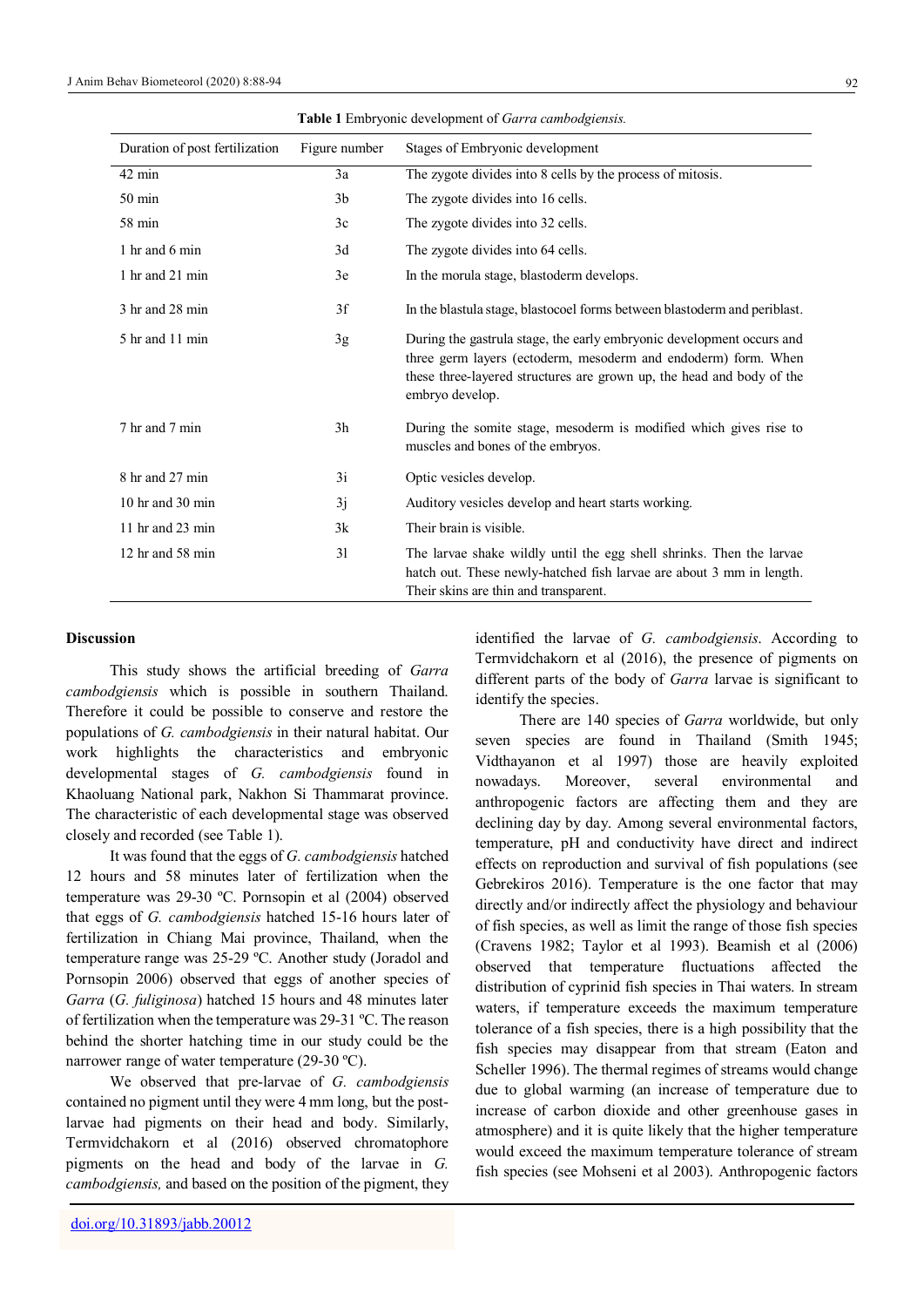such as overexploitation, land and industrial development, and inputs of chemical contaminants in waters are responsible for declining of fish populations in their natural habitat through producing ecological and genetic effects (Johnson et al 1998; Lande 1998). Therefore, it is essential to conserve *Garra* spp. before they enter into the red list of IUCN. Artificial breeding and restocking of fish in their natural habitat could be one of the options to conserve these fish species.

#### **Conclusions**

This study shows the artificial breeding and embryonic developmental stages of *Garra cambodgiensis* in southern Thailand for the first time. Until now, due to a lack of knowledge of their artificial breeding, it was not possible to conserve this species in southern Thailand but based on this study, it would be possible to conserve *G. cambodgiensis*. Only artificial breeding might not be enough to conserve and restore the *Garra* spp, and it is required to control fishing gear and overfishing. The government should take initiatives to increase the awareness of people regarding biodiversity conservation. Further research can be conducted on embryonic and larval development stages of some other indigenous fish species in southern Thailand to conserve them.

#### **Acknowledgements**

This study was financially supported by the Faculty of Science and Technology in Nakhon Si Thammarat Rajabhat University. We are thankful to the villagers living near Promloke Waterfall, Nakhon Si Thammarat province, for collecting *Garra cambodgiensis*.

#### **Conflict of Interest**

The authors declare no conflict of interest.

## **References**

American Public Health Association (APHA), American Water Works Association, and Water Pollution Control Federation (1998). Standard methods for the examination of water and wastewater, 20th ed., Washington, DC, USA.

Beamish FWH, Sa-ardrit P, Tongnunui S (2006) Habitat characteristics of the cyprinidae in small rivers in Central Thailand. Environmental Biology of Fishes 76:237-253.

Cravens JB (1982) Thermal effects. Journal of the Water Pollution Control Federation 54: 812-829.

Eaton GJ, Scheller RM (1996) Effects of climate warming on fish thermal habitat in streams of the United States. Limnology and Oceanography 41:1109-1115.

Gebrekiros ST (2016) Factors affecting stream fish community composition and habitat suitability. Journal of Aquaculture and Marine Biology 4:00076.

Jaisuk C, Senanan W (2018a) Effects of landscape features on population genetic variation of a tropical stream fish, Stone lapping minnow, *Garra cambodgiensis*, in the upper Nan River drainage basin, northern Thailand. PeerJ 6:e4487

Jaisuk C, Senanan W (2018b) Effects of physical barriers on genetic variation of populations of stone lapping minnow, *Garra cambodgiensis* (Tirant, 1884), in Wa River, Nan Province, Thailand. Journal of Fisheries and Environment 42:53-65.

Johnson LL, Landahl JT, Kubin LA, Horness BA, Myers MS, Collier TK, Stein JE (1998) Assessing the effects of anthropogenic stressors on Puget Sound flatfish populations. Journal of Sea Research 39:125- 137.

Joradol U, Pornsopin P (2006) Breeding of Salween log sucker *Garra fuliginosa* Fowler. Technical paper (29/2006) (in Thai), Chiang Mai Inland Fisheries Research and Development Center. Available from: http://www.[inlandfisheries](http://www.inlandfisheries.go.th/research/files/full/F292549.pdf).go.th/research/files/full/F292549.pdf

Kulabtong S, Mahaprom R (2016) Preliminary survey of hill stream fishes in upper cyber stream, outside Huai Kha Khaeng wildlife sanctuary, west Thailand. Biodiversity Journal 7:241-248.

Kullander SO, Fang F (2004) Seven new species of *Garra* (Cyprinidae: Cyprininae) from the Rakhine Yoma, southern Myanmar. Ichthyological Exploration of Freshwaters 15:257-278.

Lande R (1998) Anthropogenic, ecological and genetic factors in extinction and conservation. Researches on Population Ecology 40: 259-269.

Lothongkham A (2008) Species diversity of fishes in the Nan River basin (the Chao Phraya River system) in Nan Province, northern Thailand. MS Thesis, Kasetsart University, Bangkok, Thailand.

Mazlan AG, Samat A, Amirrudin A, Anita T (2007) Aspects of the biology of *Garra cambodgiensis* and *Mystacoleucus marginatus* (Cyprinidae) from Ulu Dungun Terengganu. Malaysian Applied Biology 36:76-72.

Mohseni O, Stefan HG, Eaton JG (2003) Global warming and potential changes in fish habitat in U.S. streams. Climatic Change 59:389-409.

Neville HM, Dunham JB, Peacock MM (2006) Landscape attributes and life history variability shape genetic structure of trout populations in a stream network. Landscape Ecology 21:901-916.

Pilger TJ, Gido KB, Propst DL, Whitney JE, Turner TF (2017) River network architecture, genetic effective size, and distributional patterns predict differences in genetic structure across species in a dryland stream fish community. Molecular Ecology 26:2687-2697.

Pornsopin P, Joradol U (2006) Induced spawning and nursing of stonelapping minnow *Garra cambodgiensis* (Tirant, 1884). Technical paper (21/2006) (in Thai). <http://www.inlandfisheries.go.th/research/files/full/F212549.pdf>